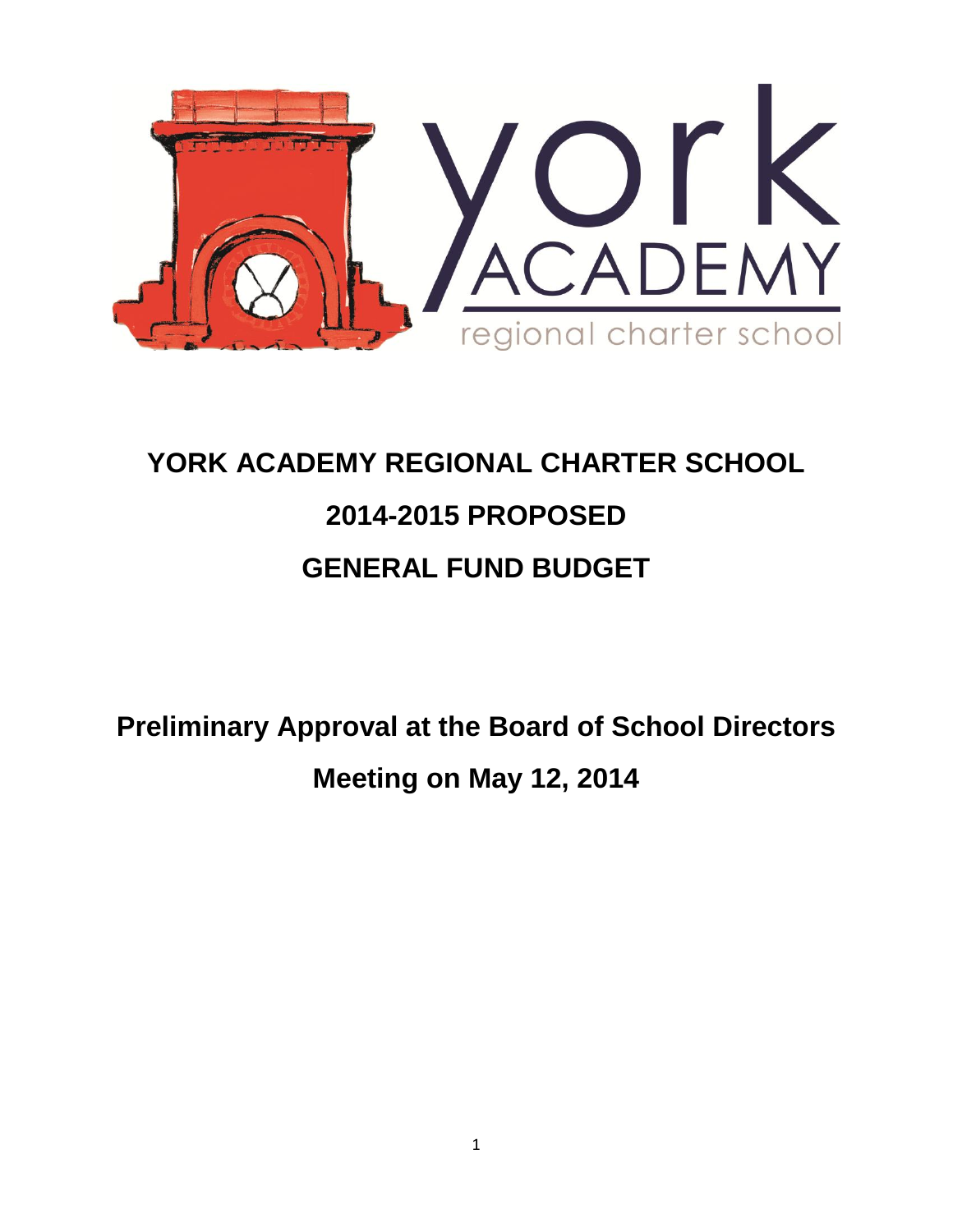## **York Academy Regional Charter School**

## **2014-2015 General Fund Budget**

## **Executive Summary**

The proposed 2014-2015 York Academy Regional Charter School Budget includes total revenue in the amount of \$5,544,842; total expenses in the amount of \$5,599,605 with a net loss of **\$54,763.**

The 14-15 revenue includes an \$115,641 or 2% increase compared to 2013-2014(13- 14) projections. The small increase is a result of receiving a one-time large contribution in the 13-14 school year.

Student enrollment has been increased from the current enrollment for the 13-14 school year of 375 students to 450 students for the 14-15 school year. This increase includes the addition of fifth grade's enrollment of seventy-five students.

Expenses have increased by \$928,706 or 20% to account for the addition of fifth grade with staffing, supplies, equipment as well as continued contracted services for the 14-15 school year. Expenses that experienced larger increases were salaries, taxes/benefits and rent expense.

York Academy Regional Charter School presents a budget for the 14-15 fiscal year with a net loss of \$54,763. The net loss will be addressed with prior year earnings.